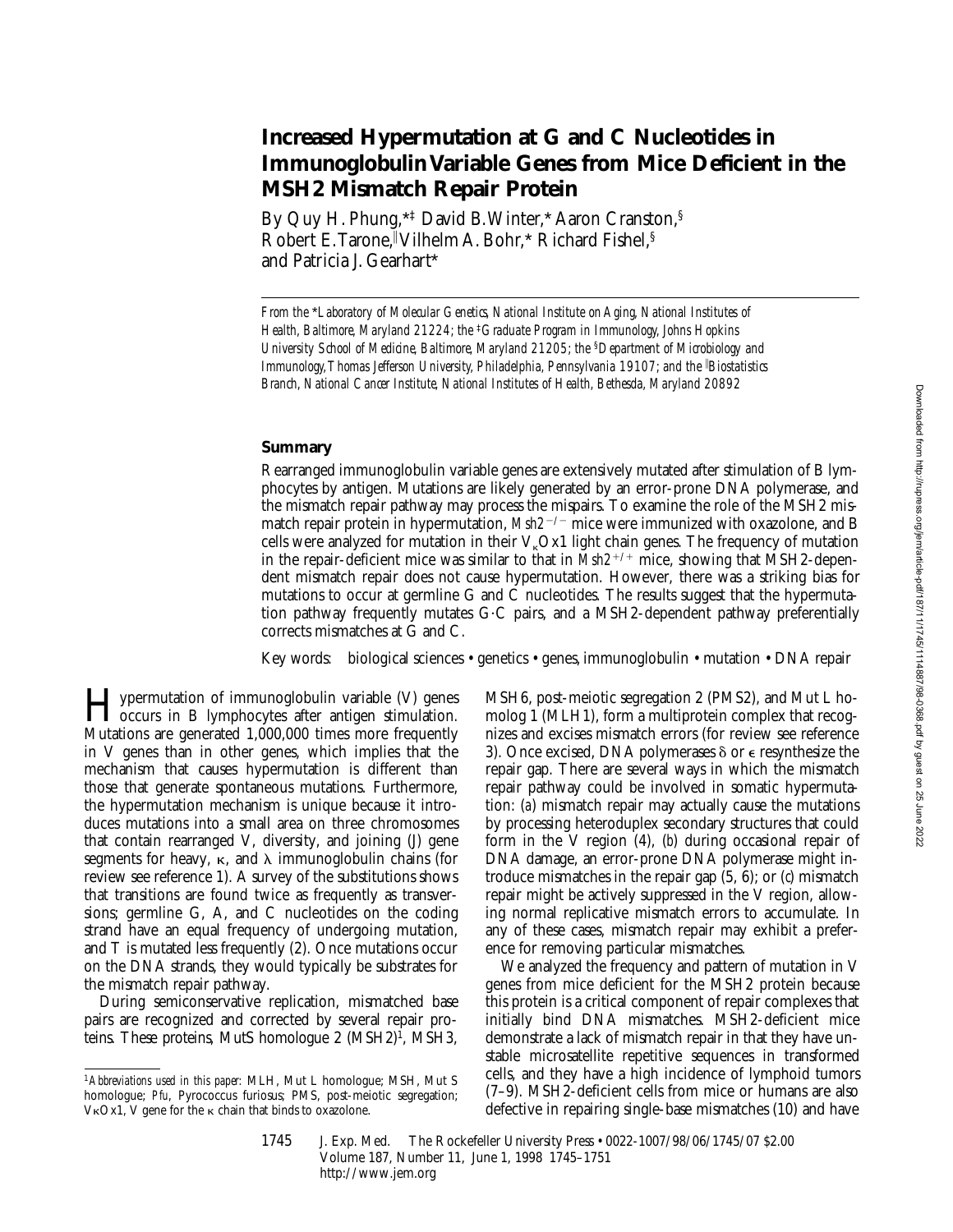elevated mutation rates (11–13). Overall, the immune system of *Msh2<sup>-/-</sup>* mice appears to be relatively normal in that the composition of T and B cells is similar to  $Msh2^{+/+}$ mice (8). Thus, these mice should respond to antigen, and it will be possible to see what the pattern of hypermutation looks like before MSH2-dependent repair processes the mutations.

### **Materials and Methods**

*Mice.* MSH2-deficient mice were generated by an insertion of a neomycin-resistance (*neo*) gene into one of the exons encoding MSH2 (8). Mice heterozygous for the *Msh2* gene on a mixed C57BL/6 and 129/Ola background were mated to produce F1 progeny. The mice were genotyped using a PCR-specific assay on DNA from ear notches. Two 8-wk-old *Msh2<sup>-/-</sup>* mice were immunized intraperitoneally with  $100 \mu g$  of phenyl-oxazolone coupled to chicken serum albumin (provided by M. Neuberger, Cambridge, UK) in adjuvant (RIBI ImmunoChem Research, Inc., Hamilton, MT). 4 wk later, the mice were given a secondary injection of 40  $\mu$ g of antigen in adjuvant. 4 d later, the mice were killed and the spleens removed. Some 5% of splenic B cells that bound the B220 surface marker and peanut agglutinin (PNA) were sorted by flow cytometry using a FACStar Plus<sup>®</sup> (Becton Dickinson, San Jose, CA). Approximately 100 ng of DNA was isolated from about 50,000 cells after proteinase K digestion and phenol/chloroform extraction.

*Detection of Neo Insert.* To confirm that the mice used in this study contained the *neo* insert on both alleles, splenic DNA from the same  $B220+PNA+B$  cells that were analyzed for mutation was amplified by PCR using primer sequences obtained from Tak Mak (Amgen Institute, Toronto, Canada). To detect the wild-type exon, primers specific for the 5' intron and *Msh2* exon were used, which would generate a 174-bp fragment: 5' primer U771, 5'GCTCACTTAGACGCCATTGT3', and 3' primer L926, 5'AAAGTGCACGTCATTTGGA3'. To detect the *neo* insert, primers specific for the 5' intron and the *neo* gene were used, which would generate a 460-bp product: 5' primer U771 as above, and 3' primer L1211, 5'GCCTTCTTGACGAGT-TCTTC3'. A heterozygous mouse would produce both fragments. 10 ng of DNA from  $B220+PNA$  spleen cells from C57BL/6 mice or  $Msh2^{-/-}$  mice was amplified for 40 cycles and the products were detected by gel electrophoresis. As shown in Fig. 1, C57Bl/6 DNA contained the wild-type *Msh2* gene, and the *Msh2<sup>-/-</sup>* DNA had the correct size for a *neo* insertion into the *Msh2* gene.

*V Gene Cloning and Sequencing.* The rearranged V gene for the  $\kappa$  light chain that binds to oxazolone (V $\kappa$ Ox1) gene was amplified from 20 ng of DNA by 30 rounds of PCR with *Pyrococcus furiosus* (*Pfu*) polymerase (Stratagene, La Jolla, CA) using a primer specific for the leader sequence on the 5' side of the gene and a primer specific for the  $J_{k}5$  gene segment on the 3' side.  $1/25$  of the reaction was then amplified for another 30 rounds using nested primers containing restriction sites. The 487-bp product, which included  $5'$  intron and V-J exon sequences, was cloned into M13 bacteriophage, and DNA from plaques was sequenced. The error-rate for *Pfu* polymerase under these conditions is 8  $\times$  $10^{-7}$  mutations/bp/duplication (14; Gearhart, P.J., data not shown); after 60 rounds of amplification of a 487-bp fragment, the cumulative error rate is 200-fold less than the number of mutations detected in the  $V_{k}Ox1$  gene.



**Figure 1.** Detection of a *neo* insert in the *Msh2* gene in  $B220^+PNA^+$ splenic B cells from *Msh2<sup>-/-</sup>* mice. PCR products were electrophoresed through an agarose gel and stained with ethidium bromide. Lane *1*, 100 bp ladder; lanes *2*–*5*, amplification of DNA with primers as noted.

*Statistical Analysis.* A statistical test of whether the mutation frequency in  $A \cdot T$  pairs is equal to the mutation frequency in  $G \cdot C$ pairs was based on the ratio of the number of mutations in  $A \cdot T$ pairs to the number of mutations in  $G \subset C$  pairs. The level of significance was determined using exact Poisson calculations (15), with correction for the unequal base composition in the region studied, where there are 263 A $\cdot$ T pairs and 203 G $\cdot$ C pairs.

## **Results**

*MSH2-Deficient Mice Have Hypermutated Antibodies.* We studied mutation in the rearranged  $V_{k}Ox1$  gene segment because immunization of mice with oxazolone elicits a well-characterized antibody response (16). Some 38 clones were sequenced over a length of 487 bp, which included 190 nucleotides of 5' intron sequence between the leader and V gene segment, and 297 nucleotides of the V-J gene. Sequences at the V-J junction were used to establish clonal identity, but were not included in the mutational analysis because variant nucleotides at the site of joining may be introduced by the recombination mechanism rather than by the hypermutation pathway. Thus, mutations were recorded for 466 nucleotides starting downstream of the leader sequence in the  $5'$  intron and ending in the V gene before the J gene segment. 44 out of 60  $Msh2^{-/-}$  clones had mutation, or 73%, compared to 49 out of 82 Msh2<sup>+/+</sup> clones with mutation, or 60%. To calculate the frequency of mutation, we only considered the mutated clones. This ensures that the analysis is performed on clones from B cells that have been activated to mutate, rather than including nonmutated clones from B cells that may not have been stimulated. 22 of the mutated  $Msh2^{-/-}$  clones were unique in that they either had different sequences at the V-J junction, indicating they came from independent precursor B cells, or they had unique single substitutions that were not shared by other clones. As listed in Table 1, the number of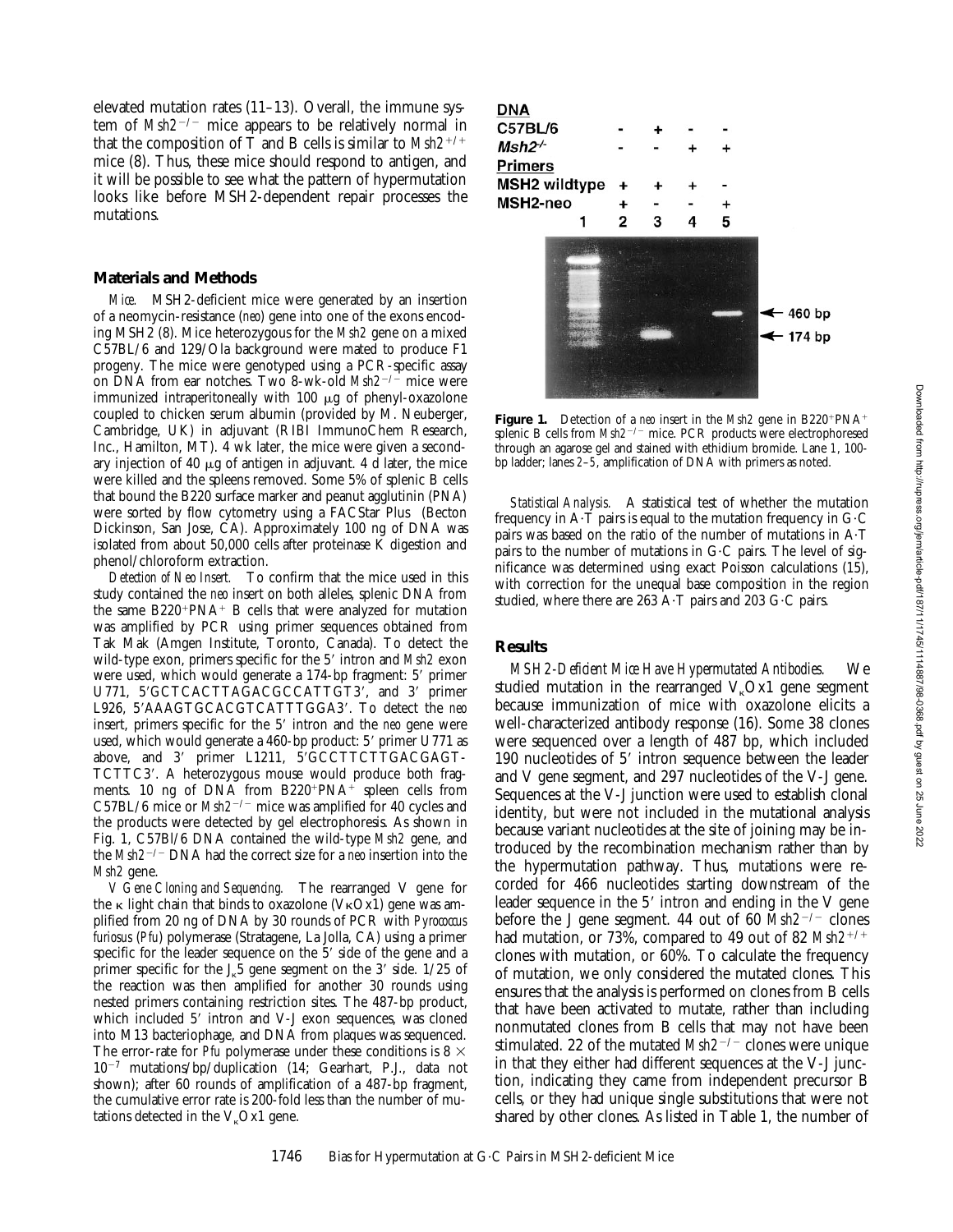| Clone           | Number         | Position*                                                                                  |
|-----------------|----------------|--------------------------------------------------------------------------------------------|
| M42             | 1              | C30T                                                                                       |
| M70             | 1              | G160A                                                                                      |
| M5              | $\overline{c}$ | G37T, C97A                                                                                 |
| M <sub>53</sub> | 4              | G25C, C97A, A104T, G227A                                                                   |
| M128            | 5              | G37A, C78T, C97A, A104T, G227A                                                             |
| M89             | 5              | G25A, C78T, C97A, A104T, G227A                                                             |
| M34             | 5              | G77A, A87T, G89C, C97A, C261T                                                              |
| M71             | 5              | G25A, G96A, C99G, A104T, G119C                                                             |
| M95             | 6              | G227A, G235A, G264A, G267A, G269A, G270T                                                   |
| M106            | 6              | T-129A, G166A, C176T, G195A, A226C, C228A                                                  |
| M85             | 7              | G71C, G73C, C78T, G96A, C99G, A104T, G227A                                                 |
| M11             | 7              | C20A, G71T, C99G, C122T, C126A, G175A, G227A                                               |
| M23             | 7              | G25A, G96A, C99G, A104T, G166A, C176T, G227C                                               |
| M10             | 7              | G-79T, C78G, C99G, A104T, G119C, C225T, G227A                                              |
| M36             | 7              | G-125A, C-122T, G25A, G96A, C99G, A104T, G119C                                             |
| M115            | 7              | C41T, C43T, C69T, C97A, G166A, C176T, G227C                                                |
| M117            | 7              | C60A, C66T, T72G, G96A, T115C, C120A, A121T                                                |
| M120            | 7              | G71A, G73A, G77A, G83A, G89A, C105T, C204T                                                 |
| M101            | 8              | C41T, C43T, G96A, C99A, C105T, G166A, G224A, C228T                                         |
| M119            | 8              | G68A, G77C, C99G, A104T, G108A, A207T, G224A, G207A                                        |
| M64             | 9              | C78T, G83C, G96A, C120T, C123T, C125T, G175A, G224A, G227A                                 |
| M82             | 14             | G71C, G73C, C78T, C80T, G96A, C99G, A104T, C123T, C126T, A133T, G134T, A217T, G224A, G227A |

**Table 1.** *Mutations in V*k*Ox1 Genes from MSH2-deficient Mice*

Total = 22 clones (10,252 bp); 135 mutations; 1.3% mutations/bp.

\*Mutations are listed with the first letter representing the germline nucleotide, the number depicting the position of the mutation as shown in Fig. 2, and the second letter signifying the mutant nucleotide. Negative numbers correspond to mutations in the 5' intron (17). Tandem mutations are underlined.

mutations per  $Msh2^{-/-}$  clone ranged from 1 to 14, with an average frequency of 1.3% mutations/bp. This frequency is very similar to that found in *Msh2<sup>+/+</sup>* C57BL/6 clones for the  $V_{k}Ox1$  gene, where the number of mutations per clone ranged from 1 to 17, with an average frequency of 1.4% mutations/bp (18). All 135 mutations in Table 1 were nucleotide substitutions, and only three were located in the 5' intron. Three pairs of tandem mutations, or two substitutions in a row, were observed.

To determine if the pattern of mutation differs between  $Msh2^{-/-}$  clones and  $Msh2^{+/+}$  C57BL/6 clones, the position and types of mutations were identified. As shown in Fig. 2, many of the mutations in both strains of mice were located in the first complementarity-determining region at amino acid codons 34 and 36 (nucleotides [nt] 97–99 and 103–105). Mutations at these residues have been shown to increase the affinity of antibodies by 10-fold (20) because these sites directly interact with the oxazolone molecule (21). Thus, B cells expressing antibodies with mutations in codons 34 and 36 are highly selected based on their greater affinity for antigen than nonmutated antibodies. Comparing the patterns, several hypermutable sites were observed in *Msh2<sup>-/-</sup>* clones but not in *Msh2<sup>+/+</sup>*,C57BL/6 clones: nt 96 (codon 33), which is not located in the RGYW motif that is suggested to be a preferential sequence for mutation (22), and nt 227 (codon 77), which is in an RGYW sequence.

*Msh2*<sup>2</sup>*/*<sup>2</sup> *Clones Have Predominantly Mutations at G and C Nucleotides.* The data in Fig. 2 demonstrate that most of the mutations in the  $Msh2^{-7-}$  clones are substitutions for germline G or C. An analysis of the nucleotide changes for each base is summarized in Table 2. For comparison, data from identical mutational analyses of  $V<sub>\kappa</sub> Ox1$  genes (18) from another mismatch repair-deficient strain, *Pms2<sup>-/-</sup>*, a nucleotide excision repair–deficient strain, xeroderma pigmentosum group A  $(Xpa^{-/-})$ , and the C57BL/6 strain are also included. In the *Msh2<sup>-/-</sup>* sequences, very few mutations at germline A and T and a much greater proportion of mutations at germline G and C were observed in comparison to the other three strains. *Msh2<sup>-/-</sup>* clones exhibited only nine mutations at A and T versus 91 mutations at G and C, whereas clones derived from the other strains had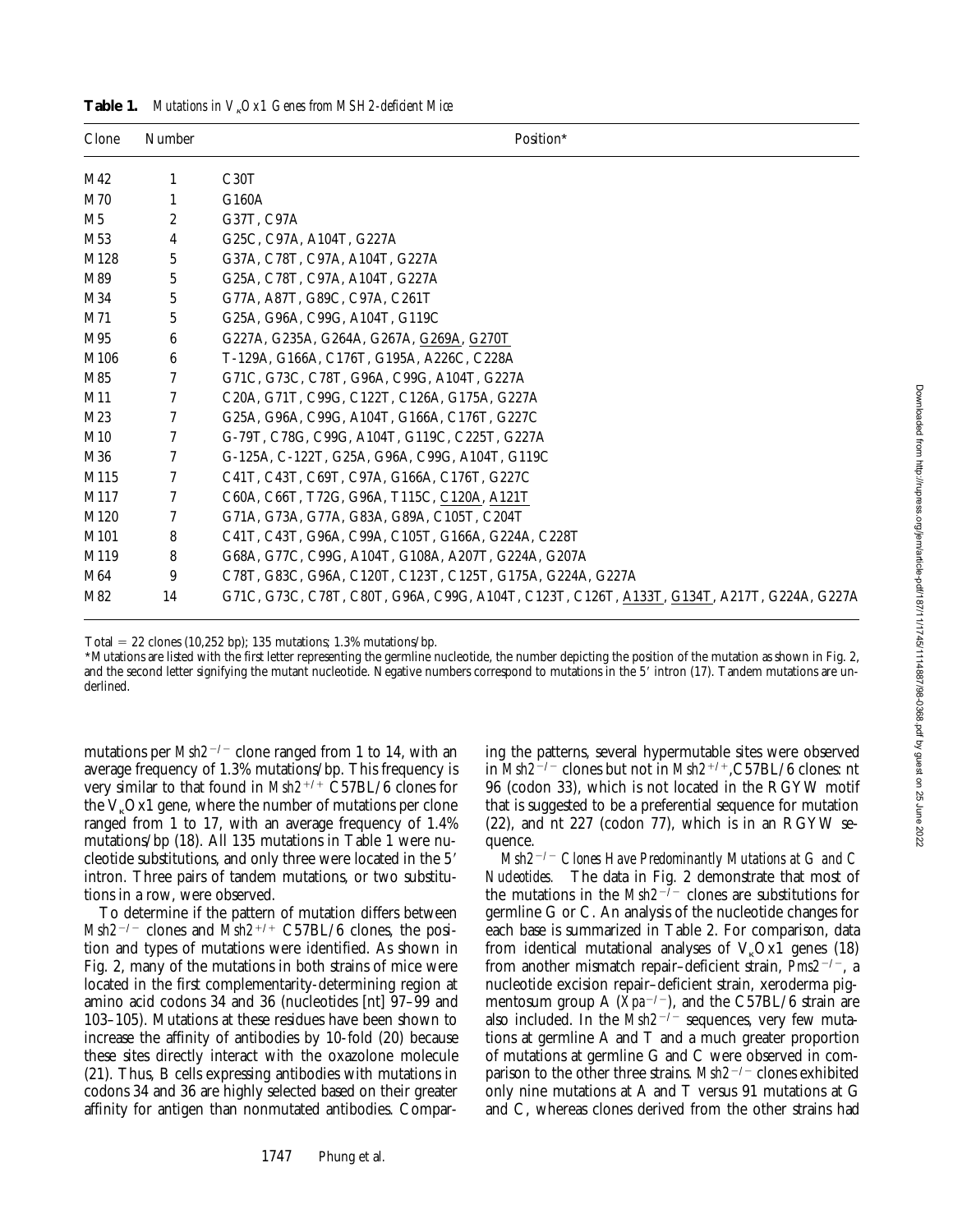

 $V_{k}$ Ox1 gene segment is shown; nucleotide and codon numbering is according to Kabat et al. (19). The 276-bp coding region contained 90% of all mutations occurring in the entire 466-bp sequence.  $Msh2^{+/+}$  C57BL/6 substitutions (18) are displayed above the coding sequence and  $Msh2^{-/-}$  substitutions are substitutions are shown below. Codons 34 (nt 97–99) and 36 (nt 103–105) are underlined.

**Figure 2.** Location of mutations in the  $V_{k}Ox1$  gene from *Msh2<sup>+/+</sup>* C57BL/6 and *Msh2<sup>-/</sup>* mice. The coding region of the

approximately the same number of mutations at  $A \cdot T$  and G?C pairs. When corrected for nucleotide composition, a ratio of 1.3:1 mutations at  $A \cdot T$  to  $G \cdot C$  pairs would be expected if the mutation rates at both pairs were equal. As shown in Fig. 3, *P* values for whether the ratio was 1.3:1 were  $\leq 10^{-6}$  for *Msh2<sup>-/-</sup>* clones, 0.21 for *Pms2<sup>-/-</sup>* clones, 0.20 for  $Xpa^{-/-}$  clones, and 0.90 for C57BL/6 clones. Thus, hypermutation of the  $V<sub>k</sub>Ox1$  gene in *Msh2<sup>-/-</sup>* mice is vastly skewed towards targeting  $G \cdot C$  pairs compared to the other strains.

## **Discussion**

 $Msh2^{-/-}$  mice do not appear to be immunodeficient for hypermutation by the following criteria. First, these mice possess the same percentage of  $PNA^+$  B cells as  $Msh2^{+/+}$ mice, suggesting that the B cells passaged through germinal centers (23). Second, the frequency of mutation between *Msh2<sup>-/-</sup>* and *Msh2<sup>+/+</sup>* C57BL/6 clones was identical, indicating that there was active hypermutation at the  $V_{k}Ox1$ locus. Third, B cells in both strains of mice underwent affinity maturation as codons 34 and 36 were selected for the mutations that produce high affinity antibodies to oxazolone (20, 21). It is quite possible that  $Msh2^{-/-}$  mice have other immune defects; for example, they may have fewer germinal centers. However, it has been shown that hypermutation and affinity maturation can proceed in the absence of germinal centers (24).

Unexpectedly, the frequency of mutation was not higher in  $V_{\kappa}$  genes from MSH2-deficient mice compared to wildtype mice. Jacobs et al. (25) also reported a normal frequency of mutation in the  $V_{\lambda}1$  gene from *Msh2<sup>-/-</sup>* mice. Perhaps the hypermutation frequency in V genes is already so high at  $10^{-2}$  mutations/bp that the molecule cannot tolwill be nonfunctional. Since MSH2 is necessary for canonical mismatch repair, the data strongly suggest that this repair pathway is not required to generate somatic hypermutation in V genes. We observed a high level of mutation  $(0.9\%$  mutations/bp) in the V<sub>k</sub>Ox1 gene from mice defi-

erate higher loads of mutation because the antibody protein

**Table 2.** *Pattern of Substitutions in V<sub>k</sub>Ox1 Genes from DNA Repair–deficient Mice*

|              |    | $Msh2^{-/-}$      | $Pms2^{-/-}$ |                   | $Xpa^{-/-}$ |                   | C57BL/6        |                   |
|--------------|----|-------------------|--------------|-------------------|-------------|-------------------|----------------|-------------------|
| Substitution | %  | (N <sub>0</sub> ) | %            | (N <sub>0</sub> ) | %           | (N <sub>0</sub> ) | %              | (N <sub>0</sub> ) |
| A to G       | 0  | (0)               | 17           | (13)              | 19          | (23)              | 19             | (17)              |
| A to T       | 5  | (5)               | 8            | (6)               | 8           | (10)              | 16             | (15)              |
| A to C       | 1  | (1)               | 8            | (6)               | 6           | (7)               | 11             | (10)              |
| T to C       | 1  | (1)               | 7            | (5)               | 8           | (10)              | 9              | (8)               |
| T to A       | 1  | (1)               | 4            | (3)               | 7           | (9)               | $\overline{c}$ | (2)               |
| T to G       | 1  | (1)               | 5            | (4)               | 2           | (2)               | 1              | (1)               |
| C to T       | 25 | (27)              | 12           | (9)               | 17          | (21)              | 10             | (9)               |
| C to A       | 5  | (5)               | 3            | (2)               | 3           | (4)               | $\overline{c}$ | (2)               |
| C to G       | 1  | (1)               | 9            | (7)               | 2           | (2)               | 2              | (2)               |
| G to A       | 44 | (48)              | 19           | (15)              | 19          | (24)              | 17             | (16)              |
| G to T       | 5  | (5)               | 1            | (1)               | 3           | (4)               | 4              | (4)               |
| G to C       | 11 | (13)              | 7            | (5)               | 6           | (7)               | 7              | (6)               |

Mutations in the 5' flanking and  $V<sub>k</sub>Ox1$  coding region are listed. Mutations in codons 34 and 36 were excluded because of strong immunological selection for these mutations. Data for  $Pms2^{-/-}$ ,  $\bar{X}pa^{-/-}$ , and C57BL/6 clones (18) were generated the same way as in this  $Msh2^{-/-}$ study.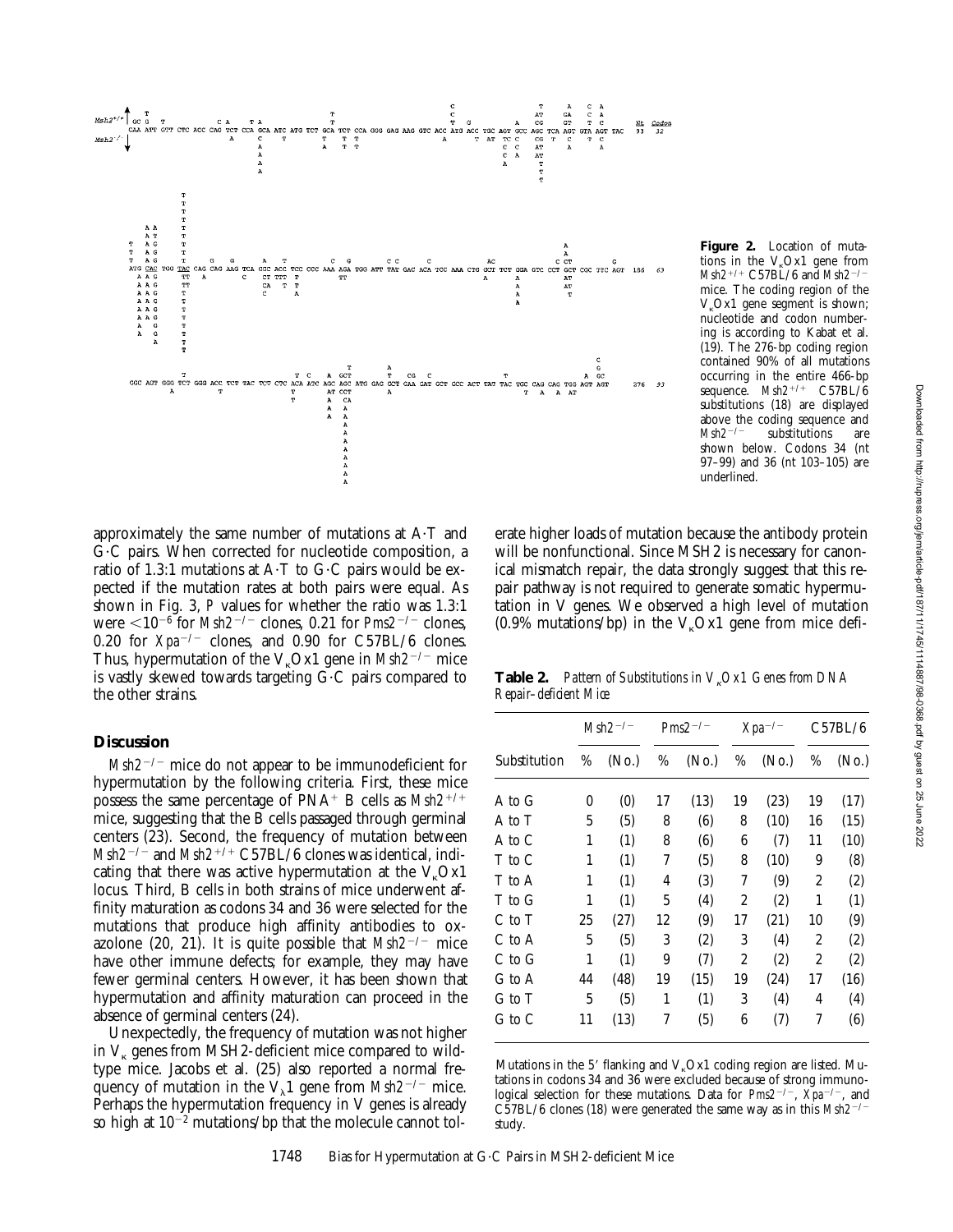

**Figure 3.** Bias for mutations at G·C pairs in *Msh2<sup>-/-</sup>* clones. Frequencies of mutation of germline nucleotide pairs to any other base were calculated after correction for base composition. *P* values for whether the mutation frequency in A $\cdot$ T pairs is equal to the mutation frequency in G $\cdot$ C pairs are shown.

cient for another mismatch repair protein, PMS2 (18), further confirming that mismatch repair does not generate mutations in immunoglobulin genes. On the other hand, Cascalho et al. (26) reported a decreased frequency of mutation in  $Pms2^{-/-}$  quasimonoclonal mice and suggested that mismatch repair is involved in fixing mutation once it is generated. Since many factors can influence the frequency of mutation, such as quality of antigen stimulation, rate of transcription (27), and germinal center formation (24), decreased frequencies should be interpreted with caution.

Furthermore, localized inactivation of the mismatch repair pathway is not solely responsible for permitting large numbers of mutations to remain around the rearranged V gene. Indeed, an active mechanism for increasing the base substitution frequency must be used to generate the observed frequency of  $10^{-2}$  mutations/bp. Simple inactivation of mismatch repair may reveal frequent insertions and deletions of nucleotides that are produced by slippage of DNA polymerase during normal semiconservative DNA replication (8, 28). Insertions and deletions would be most evident in the noncoding flanking sequences where they would not cause a frameshift. In this study, there were no insertions or deletions in the 5' flanking or coding regions of V genes from *Msh2<sup>-/-</sup>* mice. However, occasional insertions and deletions that are templated by adjacent nucleotides have been identified in a recent study (29), which suggests that slippage of DNA polymerase occurs infrequently.

Tandem mutations of two in a row were observed at a high frequency in another mismatch repair–deficient strain lacking PMS2 (18), suggesting that the PMS2 component of the mismatch repair pathway is involved in repairing doublet mutations. To determine if the MSH2 protein is also used to repair tandem mutations, we analyzed the mutational pattern. Three tandem mutations in  $Msh2^{-/-}$ clones were observed (Table 1) compared to 1.8 expected by chance, and exact Poisson calculations indicate no significant excess of tandem mutations ( $P = 0.56$ ). In contrast, there were 11 tandem mutations observed in  $Pms2^{-/-}$ clones compared to only 1.2 expected  $(P < 10^{-6})$ . Thus, repair of tandem mutations introduced by the hypermutation mechanism is dependent on PMS2, but appears largely independent of MSH2, suggesting a pathway for repair of certain mismatches that does not involve all the canonical components of mismatch repair.

MSH2 appears to play a dominant role in modifying the spectrum of mutations formed during hypermutation. A very different mutational pattern was seen in the Msh2<sup>-/-</sup> clones, with the vast majority of mutations occurring at germline G and C nucleotides compared to A and T nucleotides ( $P < 10^{-6}$ ). We noticed that data from Jacobs et al. (25) had a similar bias for mutation at  $G \cdot C$  pairs in rearranged  $V_{\lambda}$  genes from an independently derived MSH2deficient mouse (7). Our calculations of *P* values for their data showed that *Msh2<sup>-/-</sup>* clones had a significant excess of mutations at G·C pairs ( $P = 0.001$ ) unlike clones from wild-type and other DNA repair–deficient mice in their study  $(P > 0.4)$ . Although the effect of driving mutation at G·C pairs produced new hot spots of mutation with corresponding amino acid changes in the  $V<sub>k</sub>$ Ox1 gene (Fig. 2), the  $G \cdot C$  bias did not affect selection for high affinity antibodies. Thus, infrequent mutations of A at nt 104 in codon 36 were strongly selected because they change the tyrosine codon to phenylalanine, which confers a 10-fold increase in affinity on the antibody molecule (20, 21).

The skewed mutational pattern in  $Msh2^{-/-}$  clones predicts that during hypermutation, either G or C are chemically modified to cause mispairing, or an error-prone polymerase frequently introduces a wrong base opposite these nucleotides. For convention, all the mutations in Table 2 were recorded from the coding strand, although it is not known on which strand mutations actually occur. Chemical modifications of G and C can occur by several methods. First, G can be oxidized to 8-oxyguanine (30) that, if not removed by the base excision repair pathway, preferentially pairs with A to cause a G to T transversion on one strand or the corresponding C to A transversion on the opposite strand. Germinal centers express a high level of 8-oxoguanine glycosylase (31), suggesting there is a high level of oxygen radicals in this tissue. However, this cannot be a major mechanism of somatic hypermutation in V genes since G to T and C to A changes only account for 1–5% of the substitutions in all four strains of mice shown in Table 2. Second, 5-methyl C in a CpG motif can undergo deamination to produce the C to T transition (32). However, none of the mutations occurred at CpG dinucleotides. Third, C could spontaneously deaminate to produce uracil, leading to a C to T transition (33), or C could be oxidized to 5-hydroxy cytidine (34), but these damaged bases are usually removed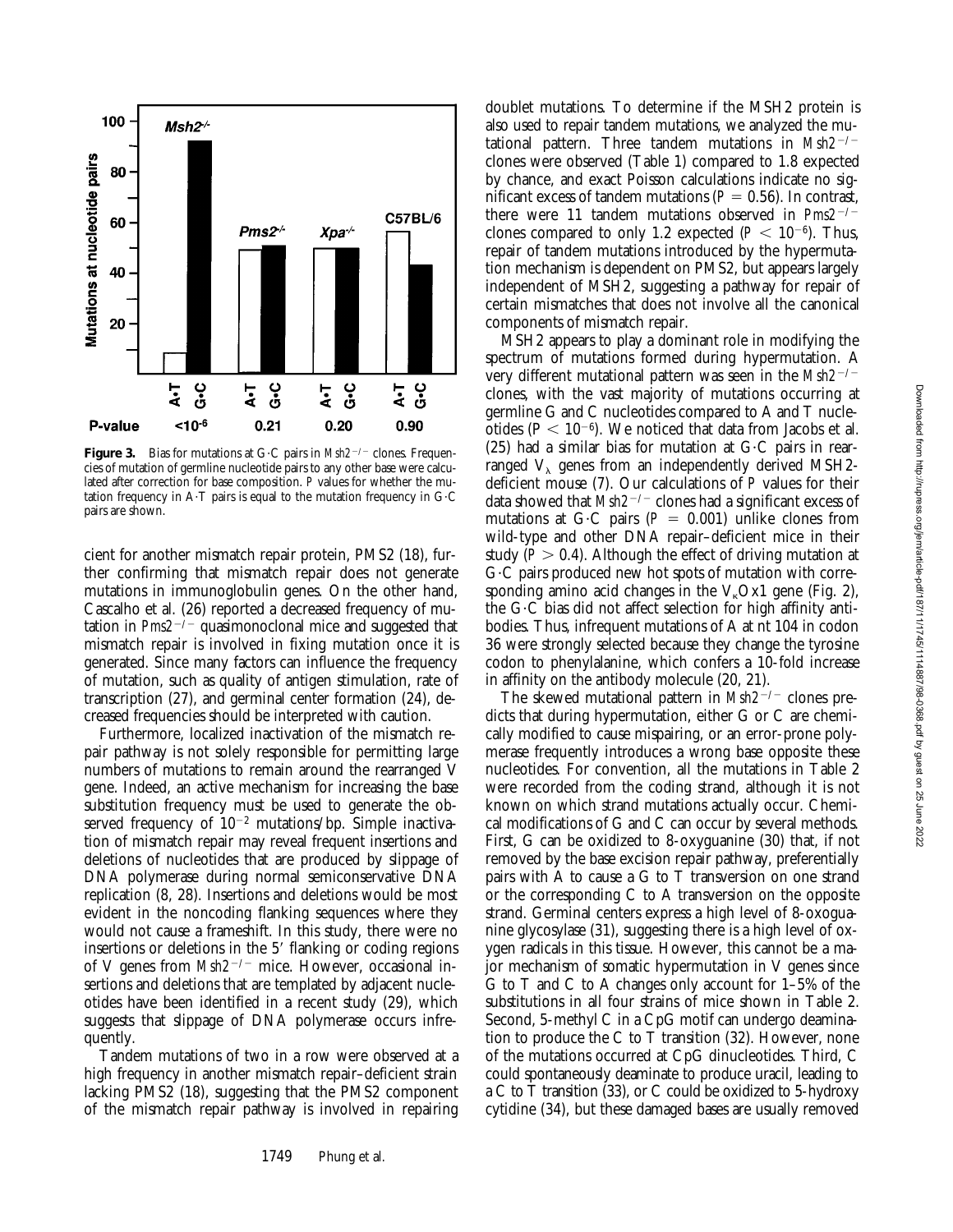by uracil-DNA glycosylase and endonuclease III type enzymes. It is possible that some of these enzymes are deficient in germinal centers from  $Msh2^{-/-}$  mice, which could produce the altered pattern. Alternatively, an error-prone polymerase could frequently introduce a wrong base opposite G or C. One of the known DNA polymerases may be modified to become more error prone (for review see reference 35), or a novel polymerase may be expressed in germinal centers to generate the high frequency of substitutions.

Concomitantly, the data predict that MSH2 preferentially corrects mismatches of G or C relative to mismatches of A or T. For example, if a DNA polymerase puts T opposite a germline G, the  $G$ -T mismatch will be recognized by a heterodimer of MSH2 and MSH6 proteins (36, 37). In the absence of MSH2, G·T mispairs would remain and produce an increased frequency of G to A mutations. In the presence of MSH2, the disproportionate number of mismatches at G or C would be corrected, and the final frequency of mutation at germline-encoded  $G \cdot C$  and  $A \cdot T$ 

pairs would be equal. MSH2-dependent repair of G and C mismatches in V genes appears to be independent of PMS2, since a G·C bias was not observed in  $Pms2^{-/-}$ clones. As MSH2 normally forms a heterodimer with the MSH6 or MSH3 proteins during conventional mismatch repair (38), it will be interesting to determine the phenotype of mutation in mice deficient for the latter two proteins.

A bias for mutations at  $G \cdot C$  pairs has been reported in IgM molecules from *Xenopus* and horned shark (39–41), raising the possibility that this phenotype indicates low or absent levels of the MSH2 protein in some cold blooded vertebrates. Mismatch repair has not been studied in these species, and it would be interesting to see if they are deficient in repair of G and C mismatches. A bias for mutations at G and C bases was also noted in a murine pre–B cell line (42). Similarly, humans with defective *Msh2* genes, as identified by susceptibilty to colorectal and other cancers (43), may have altered patterns of hypermutation that affect the ability of their antibodies to bind antigen efficiently.

We gratefully thank Francis Chrest for assistance in flow cytometry, Michael Neuberger for antigen, Andrew Wakeham for advice in genotyping splenic DNA, Heinz Jacobs for sharing data before publication, and Richard Wood and Dennis Taub for many insightful comments on the manuscript.

This work was supported in part by National Institutes of Health grants CA-56542 and CA-67007 (R. Fishel).

Address correspondence to Dr. P.J. Gearhart, Laboratory of Molecular Genetics, National Institute of Aging, Gerontology Research Center, National Institutes of Health, 5600 Nathan Shock Dr., Baltimore, MD 21224. Phone: 410-558-8561; Fax: 410-558-8157; E-mail: gearharp@grc.nia.nih.gov

*Received for publication 6 March 1998 and in revised form 7 April 1998.*

### **References**

- 1. Wagner, S.D., and M.S. Neuberger. 1996. Somatic hypermutation of immunoglobulin genes. *Annu. Rev. Immunol.* 14: 441–457.
- 2. Smith, D.S., G. Creadon, P.K. Jena, J.P. Portanova, B.L. Kotzin, and L.J. Wysocki. 1996. Di- and trinucleotide target preferences of somatic mutagenesis in normal and autoreactive B cells. *J. Immunol.* 156:2642–2652.
- 3. Modrich, P., and R. Lahue. 1996. Mismatch repair in replication fidelity, genetic recombination, and cancer biology. *Annu. Rev. Biochem.* 65:101–133.
- 4. Golding, G.B., P.J. Gearhart, and B.W. Glickman. 1987. Patterns of somatic mutations in immunoglobulin variable genes. *Genetics.* 115:169–176.
- 5. Brenner, S., and C. Milstein. 1966. Origin of antibody variation. *Nature.* 211:242–243.
- 6. Gearhart, P.J., and D.F. Bogenhagen. 1983. Clusters of point mutations are found exclusively around rearranged antibody variable genes. *Proc. Natl. Acad. Sci. USA.* 80:3439–3443.
- 7. de Wind, N., M. Dekker, A. Berns, M. Radman, and H. te Riele. 1995. Inactivation of the mouse *Msh2* gene results in mismatch repair deficiency, methylation tolerance, hyperrecombination, and predisposition to cancer. *Cell.* 82:321–330.
- 8. Reitmair, A.H., R. Schmits, A. Ewel, B. Bapat, M. Redston, A. Mitri, P. Waterhouse, H.-W Mittrucker, A. Wakeham, B.

Liu. 1995. MSH2 deficient mice are viable and susceptible to lymphoid tumours. *Nat. Genet.* 11:64–70.

- 9. Cranston, A., T. Bocker, A. Reitmair, J. Palazzo, T. Wilson, T. Mak, and R. Fishel. 1997. Female embryonic lethality in mice nullizygous for both Msh2 and p53. *Nat. Genet.* 17: 114–118.
- 10. Umar, A., J.C. Boyer, D.C. Thomas, D.C. Nguyen, J.I. Risinger, J. Boyd, Y. Ionov, M. Perucho, and T.A. Kunkel. 1994. Defective mismatch repair in extracts of colorectal and endometrial cancer cell lines exhibiting microsatellite instability. *J. Biol. Chem.* 269:14367–14370.
- 11. Malkhosyan, S., A. McCarty, H. Sawai, and M. Perucho. 1996. Differences in the spectrum of spontaneous mutations in the *hprt* gene between tumor cells of the microsatellite mutator phenotype. *Mutat. Res.* 316:249–259.
- 12. Reitmair, A.H., R. Risley, R.G. Bristow, T. Wilson, A. Ganesh, A. Jang, J. Peacock, S. Benchimol, R.P. Hill, T.W. Mak, et al. 1997. Mutator phenotype in *Msh2*-deficient murine embryonic fibroblasts. *Cancer Res.* 57:3765–3771.
- 13. Andrew, S.E., M. McKinnon, B.S. Cheng, A. Francis, J. Penney, A.H. Reitmair, T.W. Mak, and F.R. Jirik. 1998. Tissues of MSH2-deficient mice demonstrate hypermutability on exposure to a DNA methylating agent. *Proc. Natl. Acad. Sci. USA.* 95:1126–1130.